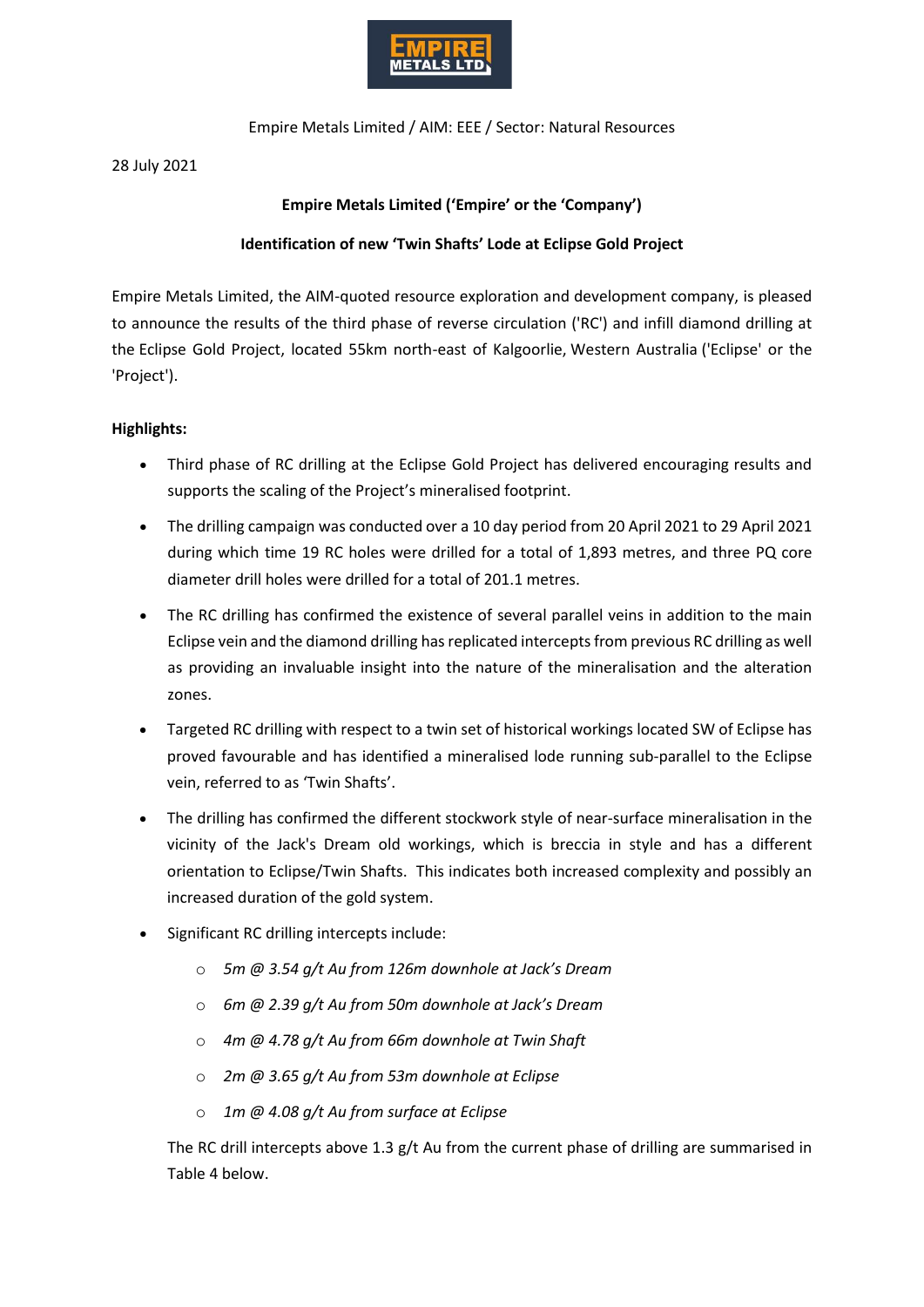

• The consequence of the extensional RC and infill diamond drill campaigns is that the gold camp at Eclipse is starting to present characteristics that underscore the exploration potential.

**Shaun Bunn, Managing Director, said:** *"The results from the most recent drilling campaign at Eclipse are most encouraging, confirming the presence of additional mineralised zones. A new lode, referred to as the Twin Shafts, has also been identified. The lodes at Eclipse and Twin Shafts are sub-parallel veins spanning a lateral distance of 120m. The mineralisation at Jack's Dream has now been intercepted at depth, 126m downhole, and continues to remain open at depth and to the south-east, towards the Eclipse orebody. The exploration work to date continues to bear fruit and the footprint of mineralisation at Eclipse is starting to gain scale. Work at Eclipse will continue to evaluate and extend the mineralisation at Twin Shafts and Jack's Dream, and we are also now looking forwards to the first results for our initial soils programme at Central Menzies."*

## **The Eclipse Gold Project**

Empire Metals has a 75% interest in the high-grade Eclipse Gold Project comprising a mining licence located 55km north-east of Kalgoorlie, Western Australia, together with an option to acquire the remaining 25%.

The project lies within the highly concentrated gold mining region of Western Australia, north-west of famous gold operations such as Kanowna Belle and Paddington (Figure 1).



*Figure 1: The location of the Eclipse Gold Project*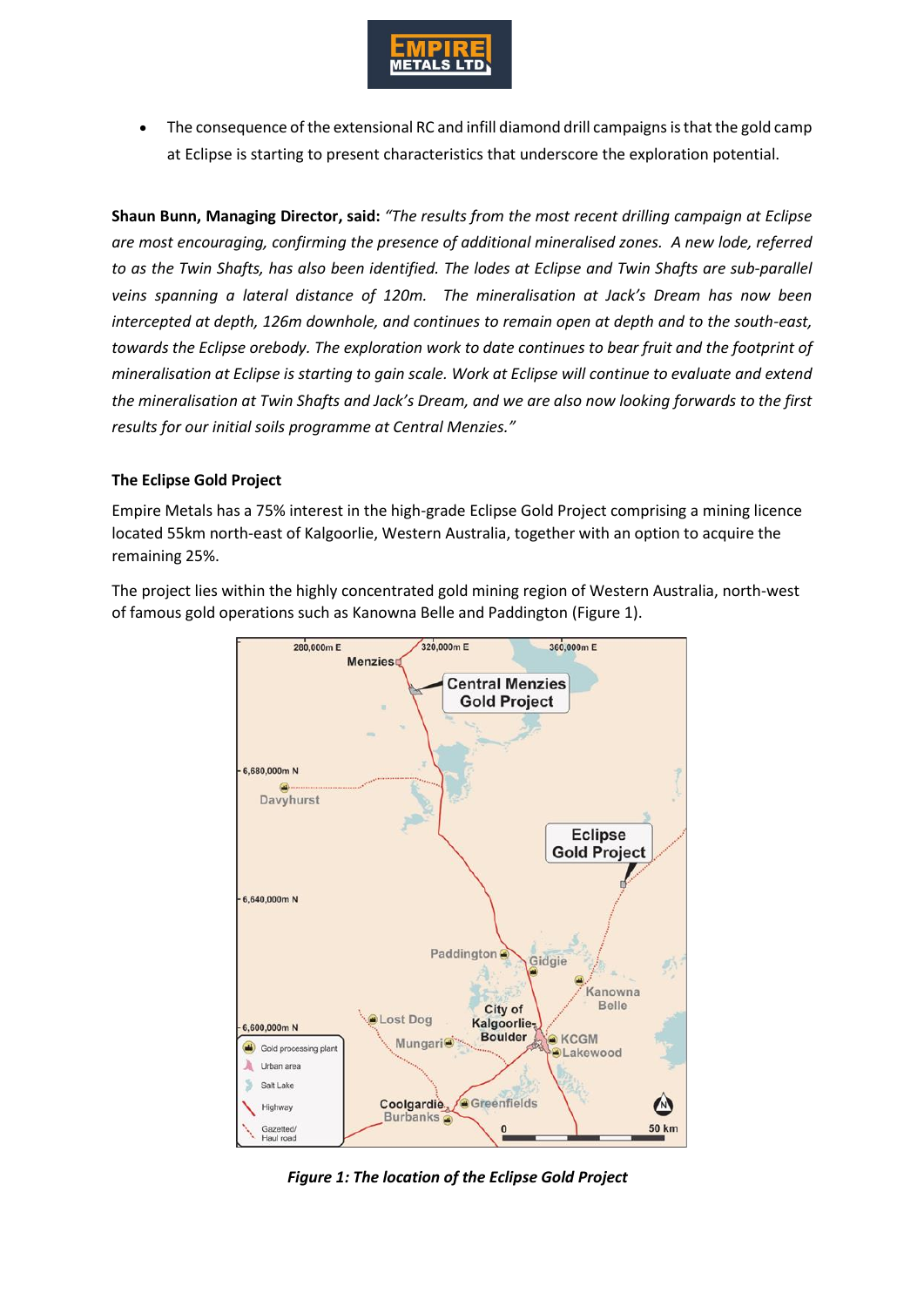

### **RC and Diamond drill programmes at Eclipse**

The primary purpose of the Eclipse RC drill programme of April 2021 was to test if the mineralised system continues along strike towards Jack's Dream and to establish how the mineralisation exposed by shafts proximal to Eclipse link with the Eclipse gold system. Infill drilling also added confidence to the mineralisation model and the previous RC drilling around the Eclipse shaft were supported by the addition of three diamond drill holes. The diamond drill holes targeted the Eclipse mineralisation at various depths from surface. They had a dual purpose of both characterising the vein-system hosting the gold mineralisation and to also enable geotechnical assessments ahead of mine design.

BM Geological Services was commissioned by Empire Metals to assist with the supervision of drilling of the drill campaign at the Eclipse Gold Project. iDrilling was engaged for 10 days from Tuesday 20 April 2021 to Thursday 29 April 2021 and drilled a total of 19 RC holes for 1,893 metres. During this period Terra Drilling commenced a programme of three PQ core diameter drill holes for a total of 201.1 metres.

### **Results for the RC drill programme at Eclipse**

The RC drilling resulted in several significant intercepts (Table 1). Due to an inundation of samples at the assay laboratories, it has taken 7-8 weeks for gold assays to be reported. This update presents the results of 1m resplits where available. However in some instances only 4 metre composites samples can be reported.

The mineralisation of Jack's Dream workings was targeted by a few RC holes. Previously ECRC21\_020 encountered significant quartz-breccia hosted gold mineralisation. Recent drill holes ECRC21\_045 and ECRC21\_046 confirmed that the down dip extent of the primary vein set exceeds 60 metres and has a horizontal strike of 40 metres (Figures 2 and 3).

ECRC21\_054 targeted an un-named shaft situated approximately 120 metres south-west of Eclipse and reported 4 metres @ 4.78 g/t Au (Figure 4). It aligns with the locations of a twin set of shafts and represents a new lode, highlighting the potential for multiple subparallel gold-bearing quartz vein arrays within this gold camp. ECRC21 055 also intersected the Twin Shaft mineralisation with 1m  $@$ 1.26 g/t Au.

ECRC21\_053 extended the defined Eclipse mineralisation another 30 metres to the north-west. This drill intercept demonstrates that along the Eclipse corridor, the mineralised vein sets will pinch-out but then swell again yielding strong gold mineralisation.

ECRC21\_059; ECRC21\_060 & ECRC21\_062 targeted the Eclipse workings, improving confidence within an area at the southern margin of the Eclipse mineralisation that has strongly relied upon the results of historical drilling.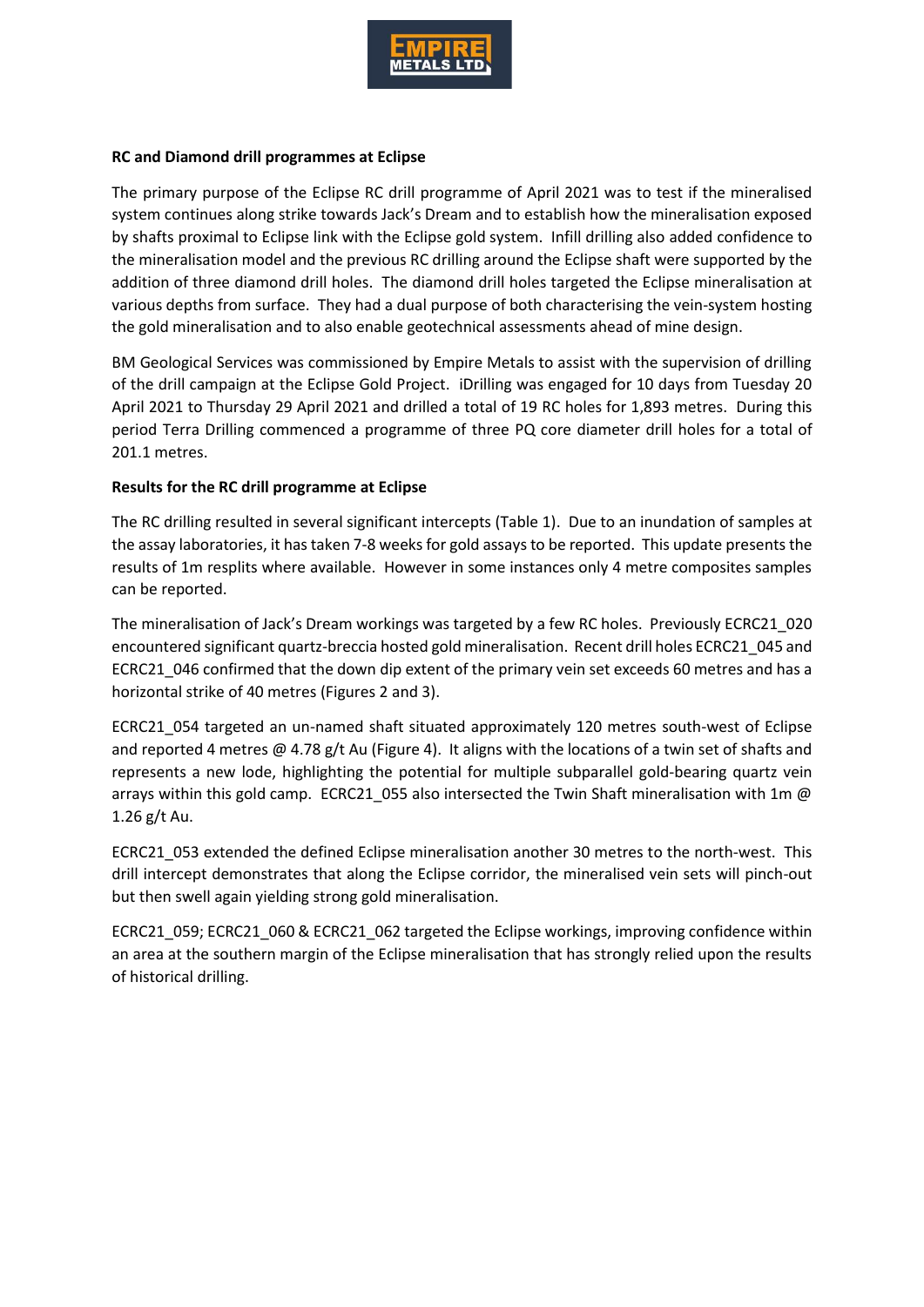

| Hole_id    | <b>Depth From</b> | Depth To     | <b>Interval</b> | Au $(g/t)$ | <b>Target</b>          |
|------------|-------------------|--------------|-----------------|------------|------------------------|
|            | (m)               | (m)          | (m)             |            |                        |
| ECRC21 045 | 126               | 131          | 5               | 3.54       | Jack's Dream           |
| ECRC21 046 | 50                | 56           | 6               | 2.39       | Jack's Dream           |
| ECRC21 053 | 40                | 42           | $\overline{2}$  | 1.68       | Eclipse - NW extension |
| ECRC21 053 | 51                | 54           | 3               | 2.08       | Eclipse - NW extension |
| ECRC21 054 | 66                | 70           | 4               | 4.78       | <b>Twin Shaft</b>      |
| ECRC21 055 | 33                | 34           | $\mathbf{1}$    | 1.26       | <b>Twin Shaft</b>      |
| ECRC21 059 | 75                | 77           | $\overline{2}$  | 1.75       | Eclipse                |
| ECRC21_060 | 53                | 55           | $\overline{2}$  | 3.65       | Eclipse                |
| ECRC21 062 | $\mathbf 0$       | $\mathbf{1}$ | 1               | 4.08       | Eclipse                |

**Table 1. Significant intercepts of the RC drill programme**



**Figure 2. The location of the recent RC and diamond drill holes in the context of mineralisation (red lines).**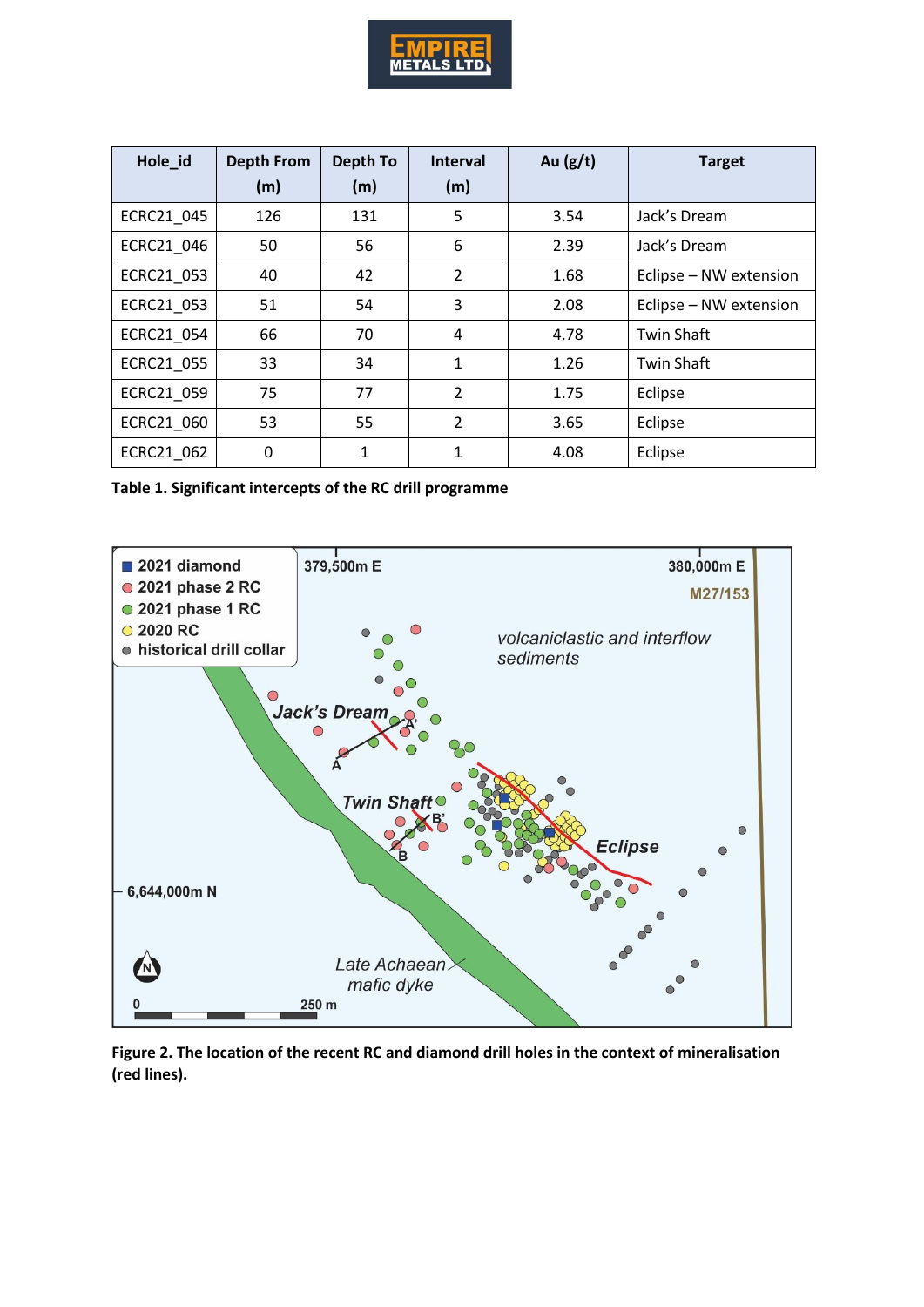



**Figure 3. Cross-Section at Jack's Dream, showing the down dip extension of the Jack's Dream mineralisation.**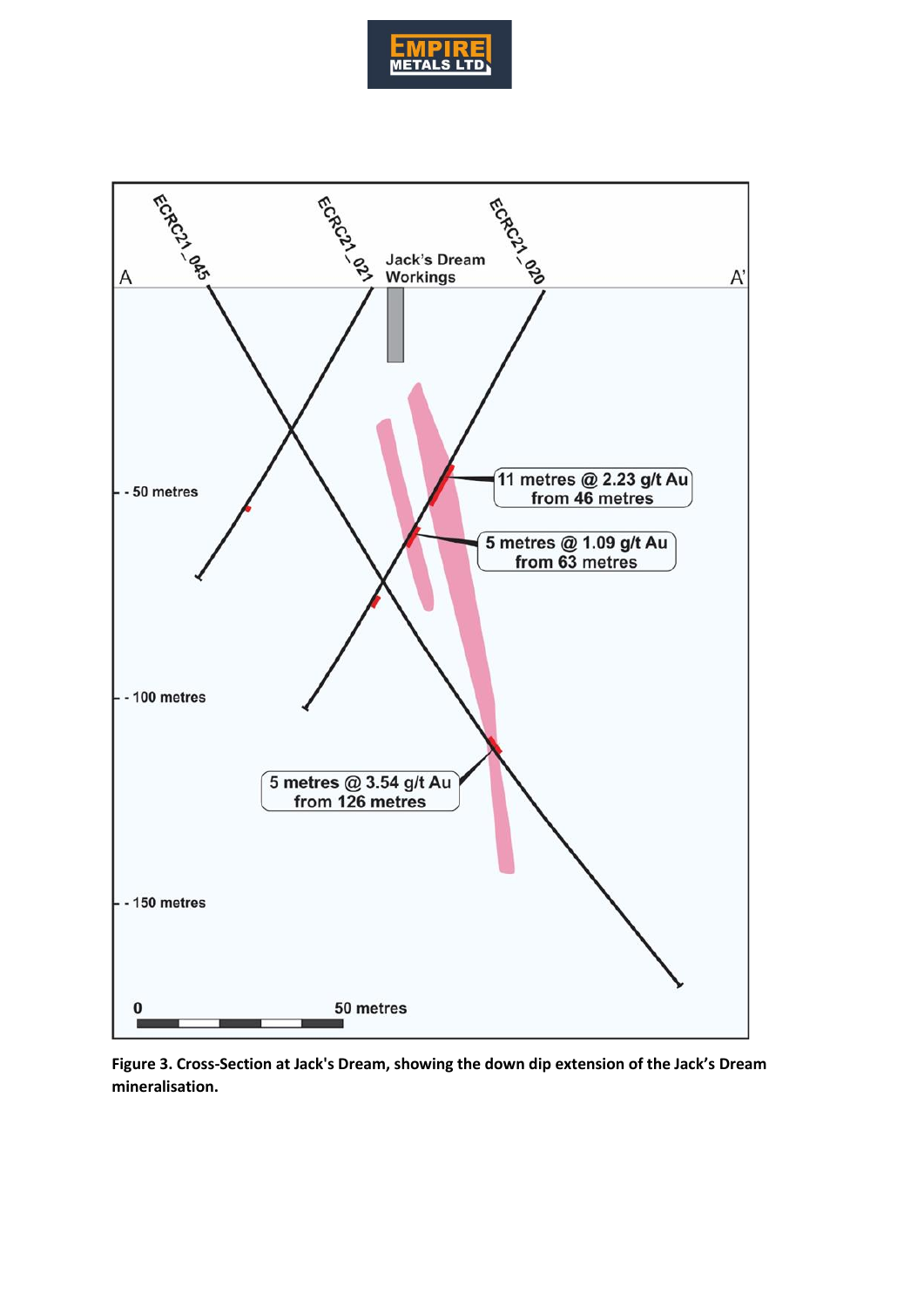



**Figure 4. Cross-Section at the new Twin Shaft workings showing the attitude and parallel mineralisation that aligns with the position of the shafts at surface. The mineralisation is subparallel to the main Eclipse veins.**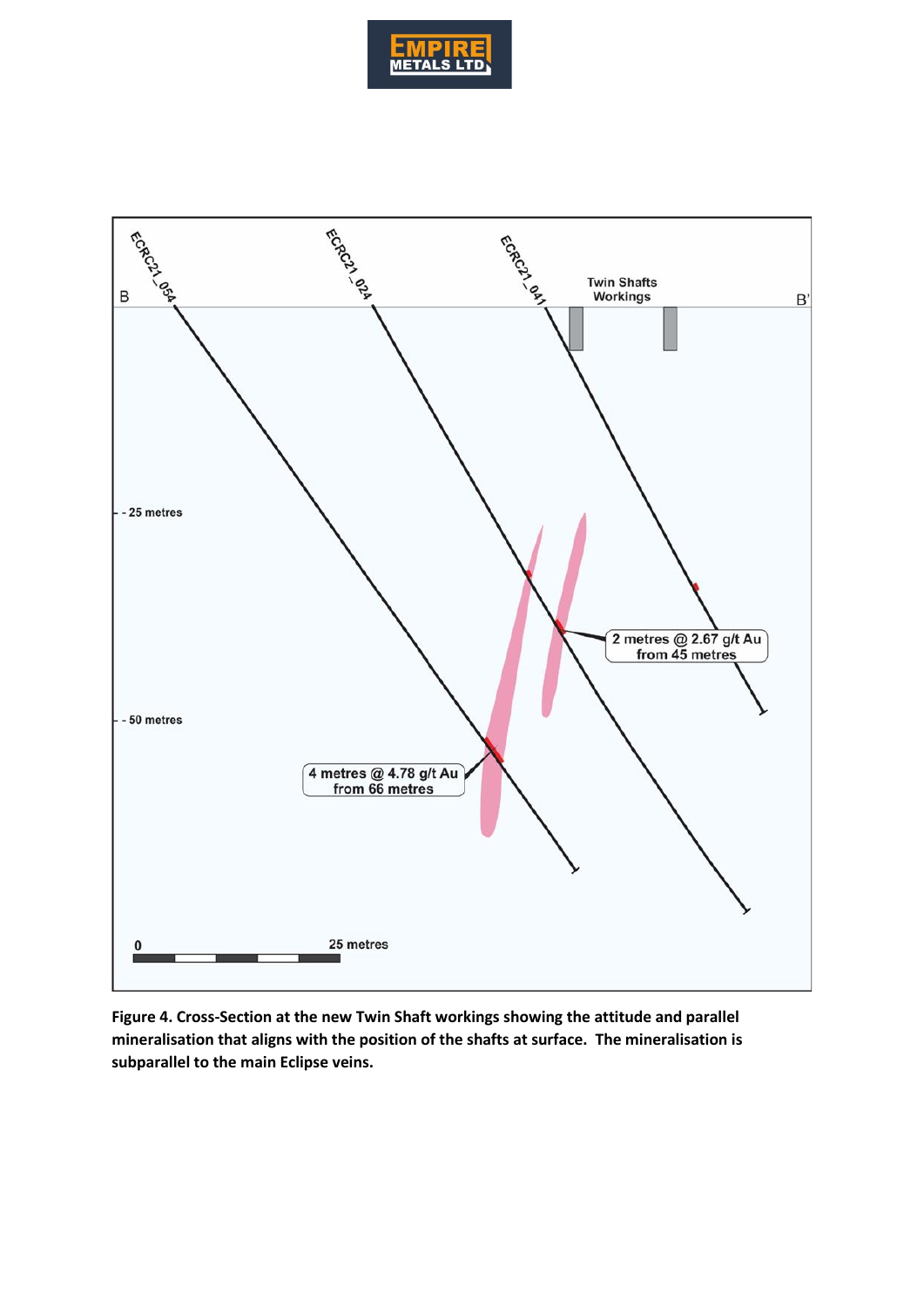

### **Results for the diamond drill programme at Eclipse**

Each of the three diamond drill holes intersected mineralisation with gold metal concentrations that matched expectations (Table 2). Gold was not present in the larger bucky-white veins but rather it was associated with thin ladder veins proximal to patchy sericite and albite alteration that also comprised disseminated pyrite ± arsenopyrite (Figure 5).

The host rock was largely homogenous and non-descript. However, occasional bands of fine-grained siltstone indicated that the lithology is dominantly a sandstone with minor siltstone occurrences. Mixed sand/silt provenance may have led to the intermediate composition of this material.

| Hole_id    | Depth_from | Depth_to | <b>Interval</b> | Au_ppm |
|------------|------------|----------|-----------------|--------|
|            | (m)        | (m)      | (m)             |        |
| ECDD21 001 | 42.35      | 47.75    | 5.4             | 1.99   |
| ECDD21 002 | 16.2       | 21       | 4.8             | 1.93   |
| ECDD21 002 | 25.80      | 26.4     | 0.6             | 3.52   |
| ECDD21_003 | 19.8       | 20.3     | 0.5             | 4.22   |
| ECDD21 003 | 101.9      | 110      | 8.1             | 2.35   |
| Incl       | 101.9      | 104.3    | 2.4             | 5.86   |
| ECDD21 003 | 114.8      | 115.7    | 0.9             | 1.12   |

**Table 2. Significant intercepts of the diamond drill programme.**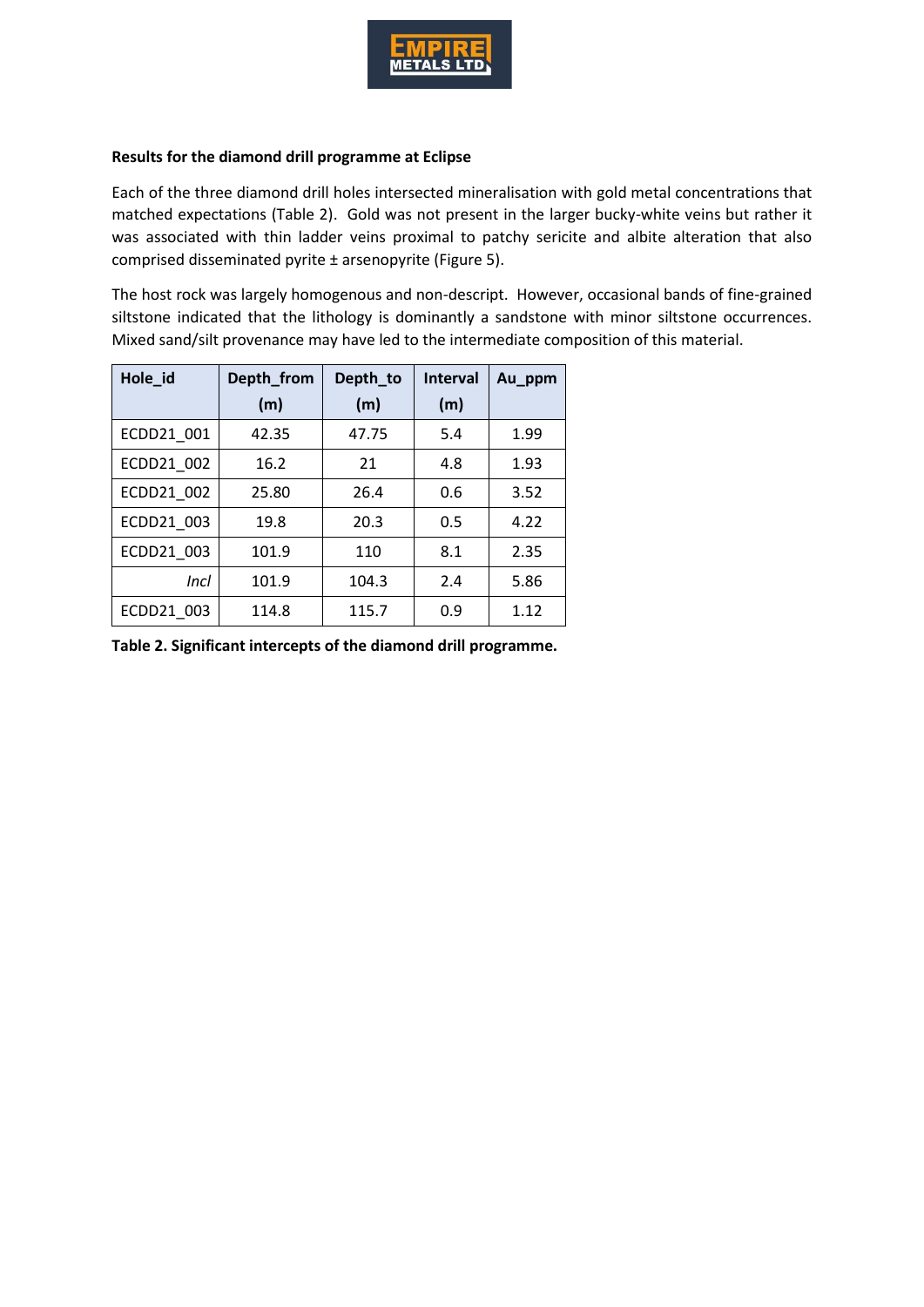



**Figure 5. Core photo collage with gold values assigned to the sampled intervals with elevated gold concentrations.**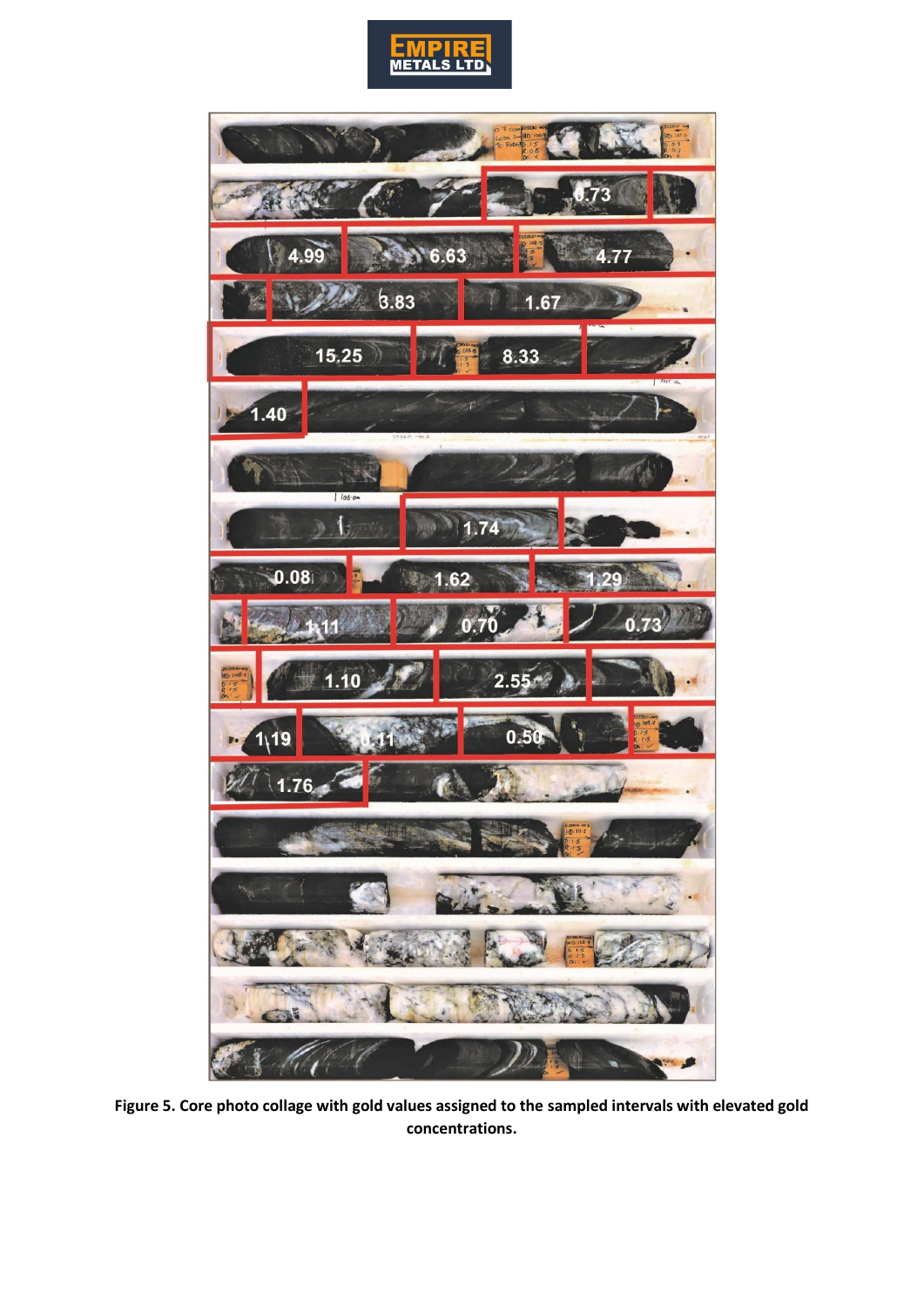

# **Programme's Drill Collar**

| Hole id    | MGA_E  | MGA N   | MGA_RL | Hole_type | Max_depth<br>(m) | <b>Dip</b> | <b>Azimuth</b> |
|------------|--------|---------|--------|-----------|------------------|------------|----------------|
| ECRC21 045 | 379511 | 6644191 | 408    | <b>RC</b> | 200              | $-60$      | 45             |
| ECRC21 046 | 379595 | 6644219 | 407    | <b>RC</b> | 150              | -60        | 225            |
| ECRC21 047 | 379595 | 6644241 | 407    | <b>RC</b> | 85               | $-55$      | 45             |
| ECRC21 048 | 379437 | 6644184 | 409    | <b>RC</b> | 102              | $-55$      | 45             |
| ECRC21 049 | 379475 | 6644220 | 408    | <b>RC</b> | 96               | $-55$      | 45             |
| ECRC21 050 | 379610 | 6644360 | 406    | <b>RC</b> | 96               | $-55$      | 225            |
| ECRC21 051 | 379388 | 6644242 | 409    | <b>RC</b> | 96               | $-55$      | 45             |
| ECRC21 052 | 379413 | 6644269 | 408    | <b>RC</b> | 102              | $-55$      | 45             |
| ECRC21 053 | 379666 | 6644144 | 407    | <b>RC</b> | 90               | $-60$      | 45             |
| ECRC21 054 | 379583 | 6644064 | 408    | <b>RC</b> | 102              | $-55$      | 45             |
| ECRC21 055 | 379589 | 6644096 | 408    | <b>RC</b> | 90               | $-55$      | 45             |
| ECRC21 056 | 379574 | 6644078 | 408    | <b>RC</b> | 90               | $-55$      | 45             |
| ECRC21 057 | 379621 | 6644062 | 408    | <b>RC</b> | 84               | $-55$      | 45             |
| ECRC21 058 | 379646 | 6644088 | 408    | <b>RC</b> | 78               | $-55$      | 45             |
| ECRC21 059 | 379793 | 6644032 | 406    | <b>RC</b> | 96               | $-60$      | 45             |
| ECRC21 060 | 379810 | 6644041 | 406    | <b>RC</b> | 78               | $-60$      | 45             |
| ECRC21 061 | 379908 | 6644004 | 405    | <b>RC</b> | 72               | $-60$      | 45             |
| ECRC21 062 | 379795 | 6644082 | 406    | <b>RC</b> | 36               | $-60$      | 45             |
| ECRC21 063 | 379586 | 6644275 | 407    | <b>RC</b> | 150              | $-60$      | 225            |
| ECDD21 001 | 379731 | 6644124 | 407    | D         | 55.2             | -60        | 45             |
| ECDD21 002 | 379797 | 6644086 | 407    | D         | 30.2             | $-60$      | 45             |
| ECDD21_003 | 379722 | 6644091 | 407    | D         | 115.7            | $-60$      | 45             |

**Table 3. Drill hole information (collar and downhole survey).**

# **Programme's Drill Intercepts (Above 1.3 Au ppm)**

| Hole_id    | Depth_from<br>(m) | Depth_to<br>(m) | <b>Interval</b><br>(m) | Au_ppm |
|------------|-------------------|-----------------|------------------------|--------|
| ECDD21 001 | 42.35             | 42.95           | 0.6                    | 1.49   |
| ECDD21_001 | 47.15             | 47.75           | 0.6                    | 12.75  |
| ECDD21 002 | 16.2              | 16.8            | 0.6                    | 2.83   |
| ECDD21 002 | 16.8              | 17.4            | 0.6                    | 3.93   |
| ECDD21 002 | 17.4              | 18              | 0.6                    | 4.73   |
| ECDD21_002 | 19.2              | 19.8            | 0.6                    | 1.83   |
| ECDD21 002 | 25.8              | 26.4            | 0.6                    | 3.52   |
| ECDD21 003 | 19.8              | 20.3            | 0.5                    | 4.22   |
| ECDD21 003 | 101.9             | 102.2           | 0.3                    | 4.99   |
| ECDD21 003 | 102.2             | 102.5           | 0.3                    | 6.63   |
| ECDD21 003 | 102.5             | 102.8           | 0.3                    | 4.77   |
| ECDD21 003 | 102.8             | 103.1           | 0.3                    | 3.83   |
| ECDD21 003 | 103.1             | 103.4           | 0.3                    | 1.67   |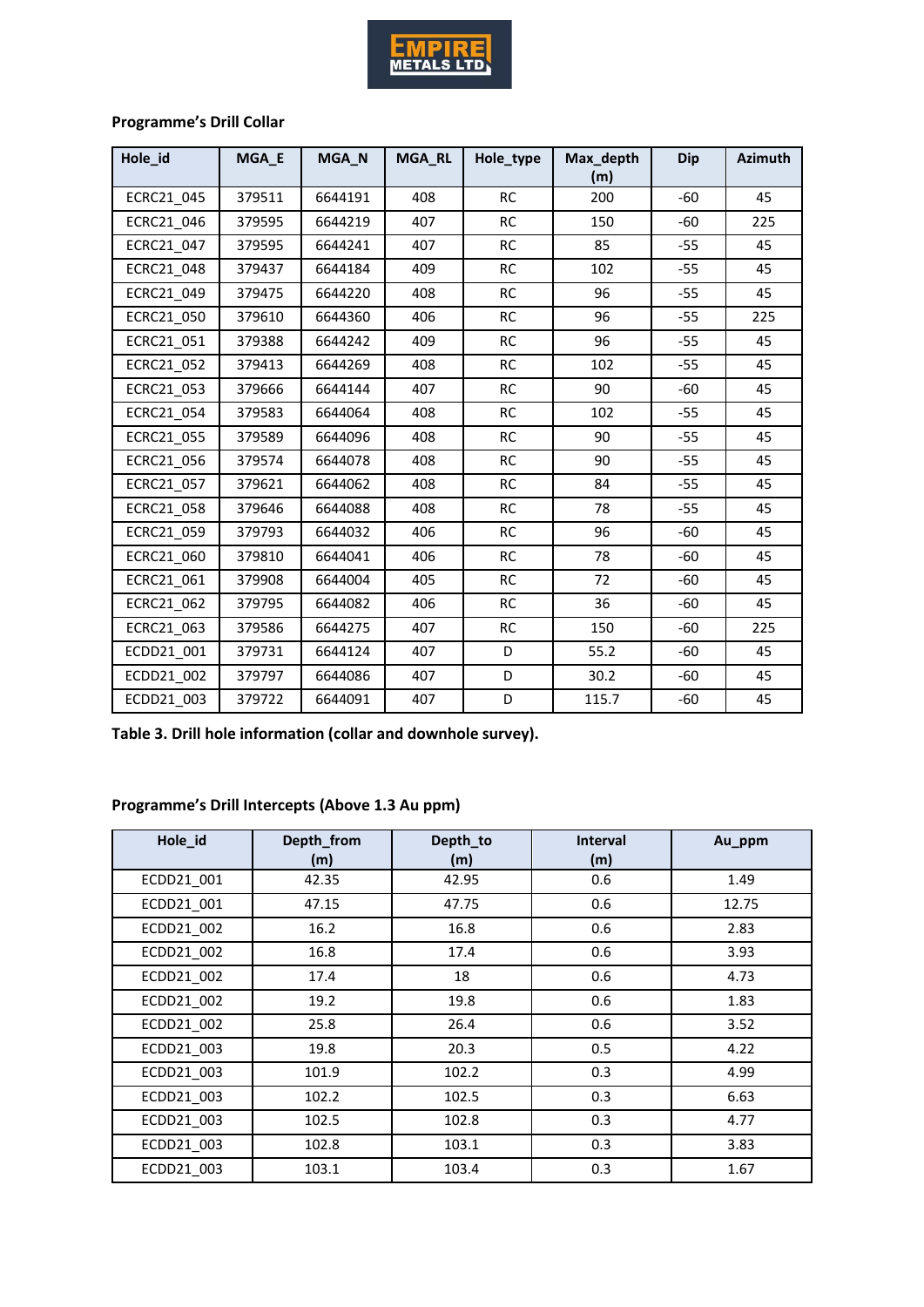

| Hole_id    | Depth_from<br>(m) | Depth_to<br>(m) | Interval<br>(m) | Au_ppm |
|------------|-------------------|-----------------|-----------------|--------|
| ECDD21_003 | 103.4             | 103.7           | 0.3             | 15.25  |
| ECDD21_003 | 103.7             | 104             | 0.3             | 8.33   |
| ECDD21_003 | 104               | 104.3           | 0.3             | 1.4    |
| ECDD21 003 | 106.1             | 106.4           | 0.3             | 1.74   |
| ECDD21 003 | 106.7             | 107             | 0.3             | 1.62   |
| ECDD21_003 | 108.5             | 108.8           | 0.3             | 2.55   |
| ECDD21_003 | 109.7             | 110             | 0.3             | 1.76   |
| ECRC21_045 | 126               | 127             | $\mathbf{1}$    | 3.61   |
| ECRC21 045 | 127               | 128             | $\mathbf 1$     | 3.86   |
| ECRC21_045 | 128               | 129             | $\mathbf 1$     | 3.15   |
| ECRC21_045 | 129               | 130             | $\mathbf{1}$    | 2.34   |
| ECRC21 045 | 130               | 131             | $\mathbf 1$     | 4.73   |
| ECRC21_046 | 50                | 51              | $\mathbf 1$     | 1.75   |
| ECRC21 046 | 51                | 52              | $\mathbf{1}$    | 1.39   |
| ECRC21 046 | 53                | 54              | $\mathbf{1}$    | 5.14   |
| ECRC21_046 | 54                | 55              | $\mathbf 1$     | 3.99   |
| ECRC21_053 | 40                | 41              | $\mathbf 1$     | 2.33   |
| ECRC21_053 | 51                | 52              | $\mathbf{1}$    | 2.65   |
| ECRC21_053 | 52                | 53              | $\mathbf 1$     | 2.45   |
| ECRC21_054 | 66                | 67              | $\mathbf 1$     | 12.1   |
| ECRC21 054 | 67                | 68              | $\mathbf 1$     | 2.93   |
| ECRC21_054 | 69                | 70              | $\mathbf{1}$    | 3.93   |
| ECRC21_059 | 75                | 76              | $\mathbf 1$     | 2.53   |
| ECRC21_060 | 53                | 54              | $\mathbf 1$     | 2.23   |
| ECRC21_060 | 54                | 55              | $\mathbf{1}$    | 5.07   |
| ECRC21 062 | $\pmb{0}$         | $\mathbf 1$     | $\mathbf 1$     | 4.08   |

**Table 4. Drill Intercepts above 1.3 Au ppm.**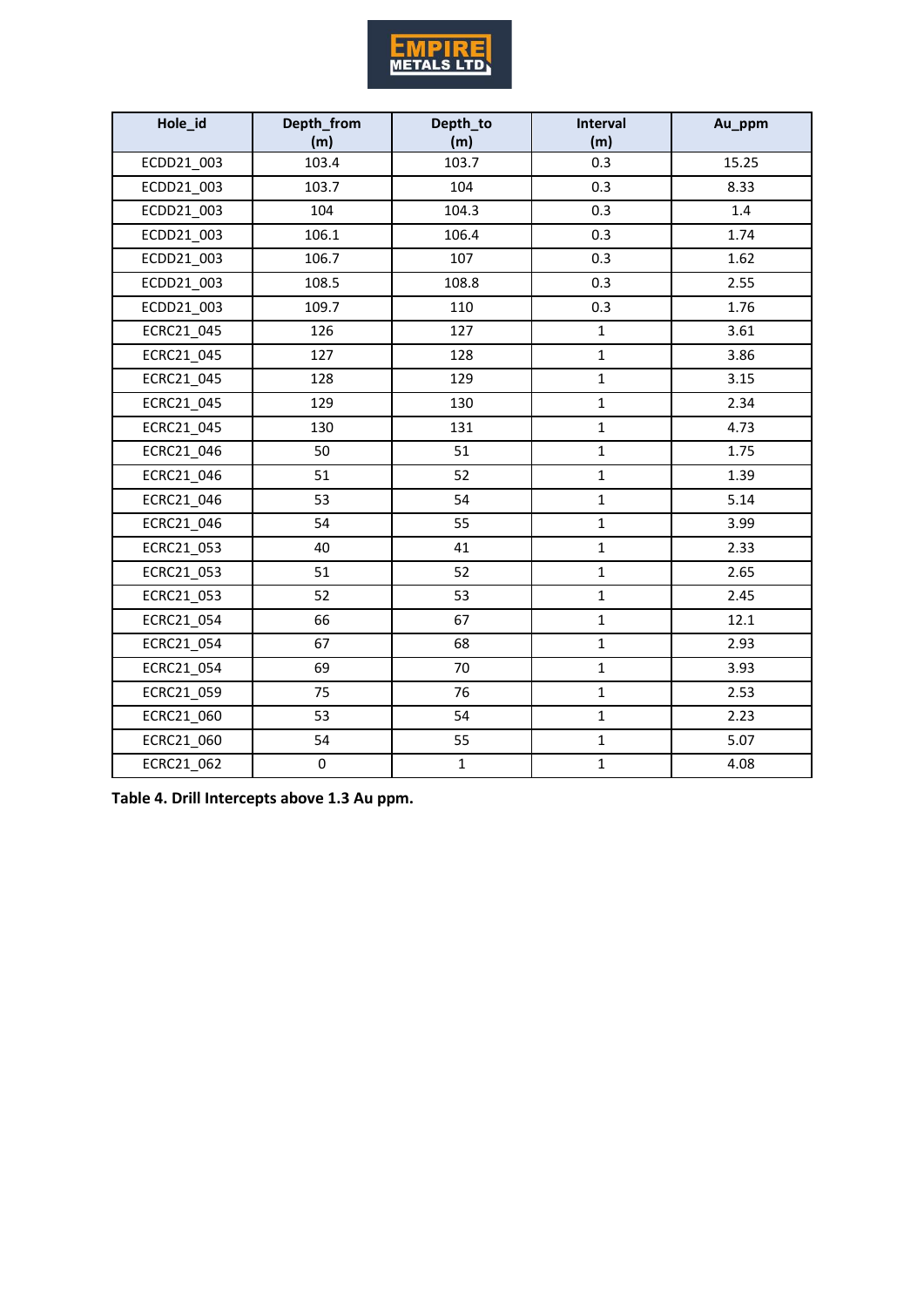

### **The Central Menzies Gold Project**

The Company recently announced the signing of an Option Agreement to acquire a 75% interest in the Central Menzies Gold Project, located in the Menzies Shire, approximately 115km north of the city of Kalgoorlie-Boulder and 10km south of the township of Menzies(Figure 1). The prospect is accessible from Kalgoorlie-Boulder via the sealed Goldfields Highway and then by a 2km unsealed road.

Central Menzies is wholly located within a north-north-west trending greenstone belt, with basalts as the dominant hosts together with interbedded shales and magnetite-rich banded iron formations ("BIF"), with mineralisation hosted within the Menzies Shear Zone, or associated fault splays. Goldbearing quartz veins occur along the contact between basalts and sediments. A series of structurally controlled high-grade gold deposits have been historically mined and display extensive exploration potential for high-grade extensions.

The Company continues to build up a comprehensive geological database for Central Menzies utilising historical exploration reports and data. The Company is currently conducting soil sampling for geochemical mapping ahead of a planned RC drilling campaign expected to commence in August.

### **Competent Person Statement**

The technical information in this report that relates to the Eclipse Gold Project has been compiled by Mr Andrew Bewsher, a full-time employee of BM Geological Services. Mr Bewsher is a Member of the Australian Institute of Geoscientists. Mr Bewsher has been engaged as a consultant by Empire Metals Limited. Mr Bewsher has sufficient experience that is relevant to the style of mineralisation and type of deposit under consideration and to the activity being undertaken to qualify as a Competent Person as defined in the 2012 Edition of the 'Australasian Code for Reporting of Exploration Results, Mineral Resources and Ore Reserves'. Mr Bewsher consents to the inclusion in this release of the matters based on his information in the form and context in which it appears.

### **Market Abuse Regulation (MAR) Disclosure**

Certain information contained in this announcement would have been deemed inside information for the purposes of Article 7 of Regulation (EU) No 596/2014, as incorporated into UK law by the European Union (Withdrawal) Act 2018, until the release of this announcement.

**\*\*ENDS\*\***